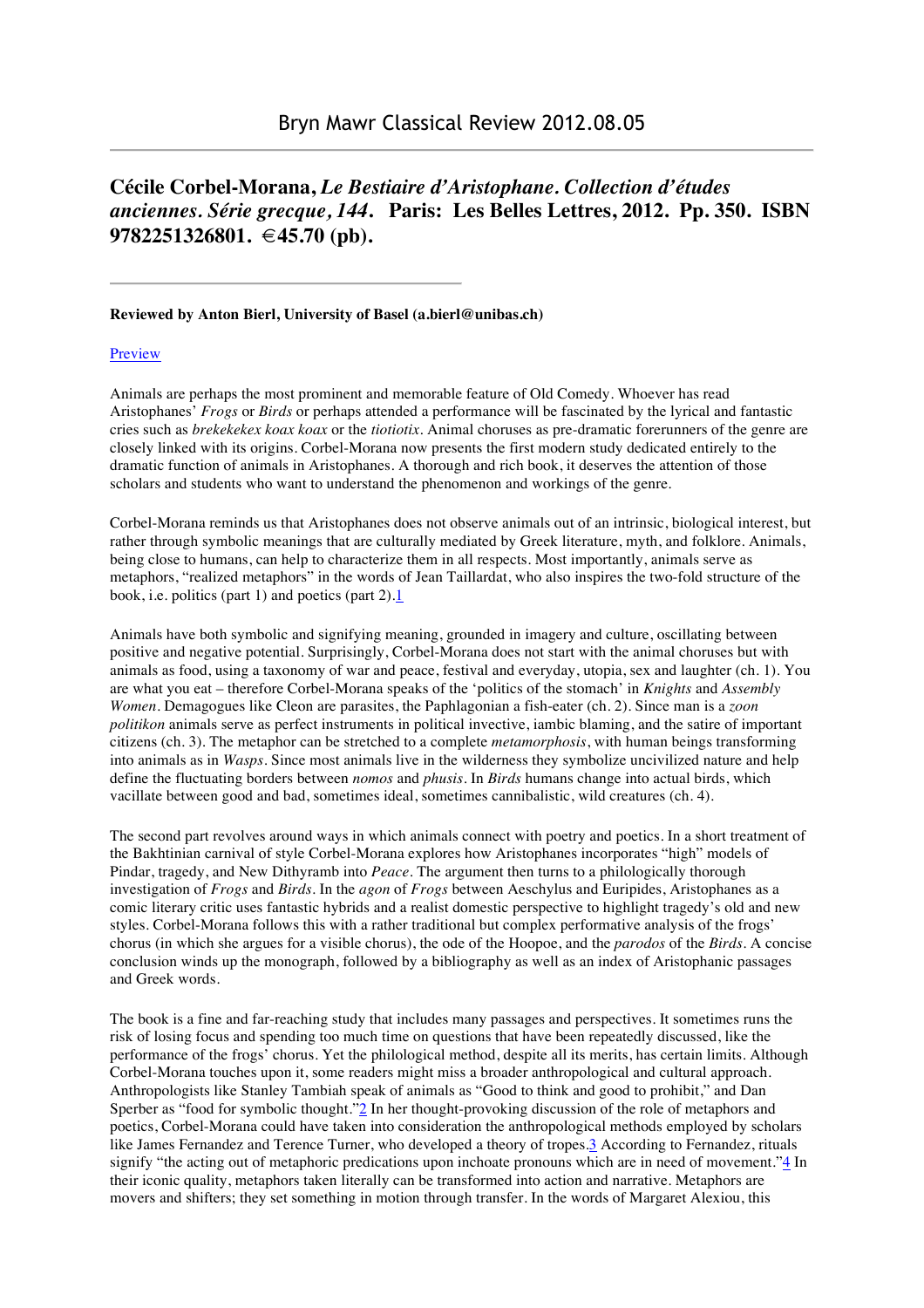means: "Metaphor shapes ritual (conventional action), just as ritual gives body to metaphor."5 Turner shows that through acting out metaphors in performance and through synecdochic framing the actors, as well as the audience, notionally feel like and become e.g. birds. In the play of metaphors in motion, e.g. through dance and discourse, the poetic *metamorphosis* becomes operational. This insight could be a possible theoretical link to understanding the workings of animal plays like *Birds* or *Frogs*.

Furthermore, the anthropological perspective might be complemented with a religious and an overall cultural approach that emphasizes the laws of the comic genre. Old Comedy celebrates the miraculous and bizarre inversion of all norms by lapsing back into fantastic, primordial stages of civilization. The function of the comic genre consists in creating potential views that are complementary to the actual world, from the low and inverted perspective of the 'Other', ugly, and obscene, by comically leaping back into atavistic times. The ambivalent comic hero, acting in a fantastic and grotesque comic body-mask, starts a journey into an otherworld that is still comically related to the real world. From this temporal and spatial realm of difference, he draws power and the capacity to heal states of deficiency.6 Animals, and particularly hybrid monsters, are certainly part of that otherworld, being often linked with death and the underworld. It is in this context that one could perhaps approach the early pre-dramatic animal choruses as well.

Corbel-Morana is hardly aware of the fact that birds and frogs are associated with the realm of death. In this respect, her treatment of *Birds* would have profited from the inclusion of the excellent monograph by Bruno Zannini Quirini,7 who, like Angelo Brelich, is associated with the Roman school of history of religion. This is especially true in her discussion of the wild perspective of this play (pp. 194-207). Unfortunately, she does not take into consideration the Dionysiac frame of a festival of exception either. Through such a lens we might find a possible explanation for the oscillation between 'utopian' and 'dystopian' perspectives; the mingling of old and new, of fantasy and reality.

In Old Comedy there is, as is generally known, no such thing as illusion or 'suspension of disbelief.' Moreover, in such fantastic experiments, the comic figures can act against the laws of probability and the usual limits of time and space. Old Comedy – as well as its basic god Dionysus – is based on the carnivalesque. Thus the occasion of Dionysiac festivals and the content of many comedies interpenetrate.

It is certainly no coincidence that Corbel-Morana does not cite fundamental research in this respect, e.g. by Aronen, Auffarth, Bierl, Brelich, Des Bouvrie, Hoffman, Lada-Richards, von Möllendorff, Reckford, Riu and Willi.8 Nor does she take into account scholarship on the rite of passage structure of the *Frogs* or of that comedy's religious background in association with mysteries.9 Moreover, she tends to overemphasize the role of the New Dithyramb.

The numerous suggestions should in no way be misunderstood as harsh criticism but as possible directions where scholarship in this specific field could develop in the future. All things considered, this book is a useful reference tool for specialists of Old Comedy. Although it gives a good introduction to various aspects of a rich argument, however, Corbel-Morana's dissertation, defended in 2002 at the University of Paris X-Nanterre, appears to have assembled different and separate philological studies into a book still lacking, to some extent, a unifying concept and theory. Thus the monograph under review, despite its merits, is certainly not the last word on a rich and rewarding issue.

## **Notes:**

1. J. Taillardat, *Les images d'Aristophane. Études de langue et de style*, 2nd ed. Paris 1965.

2. D. Sperber, "Why Are Perfect Animals, Hybrids, and Monsters Food for Symbolic Thought?", *Method and Theory in the Study of Religion* 8, 1996, 143-169; S. J. Tambiah, *Culture, Thought, and Social Action. An Anthropological Perspective*, Cambridge, MA/London 1985, 169-211.

- 3. J. W. Fernandez (ed.), *Persuasions and Performances. The Play of Tropes in Culture*, Bloomington 1986; id (ed.), *Beyond Metaphor. The Theory of Tropes in Anthropology*, Stanford 1991; T. Turner, "'We Are Parrots,' 'Twins Are Birds': Play of Tropes as Operational Structure", in Fernandez 1991, 121-158.
- 4. Fernandez, *Persuasions* (n. 3, above), 23.
- 5. M. Alexiou, *After Antiquity. Greek Language, Myth, and Metaphor*, Ithaca/London 2002, 318.

6. A. Bierl, "Experimentelle Innovation und ihre rituell-pragmatischen Grenzen in der Alten Komödie", *QUCC* n.s. 72.3 (101), 2002, 7-21; "Alt und Neu bei Aristophanes (unter besonderer Berücksichtigung der *Wolken*)", in: A. von Müller and J. von Ungern-Sternberg (eds.), *Die Wahrnehmung des Neuen in Antike und Renaissance*